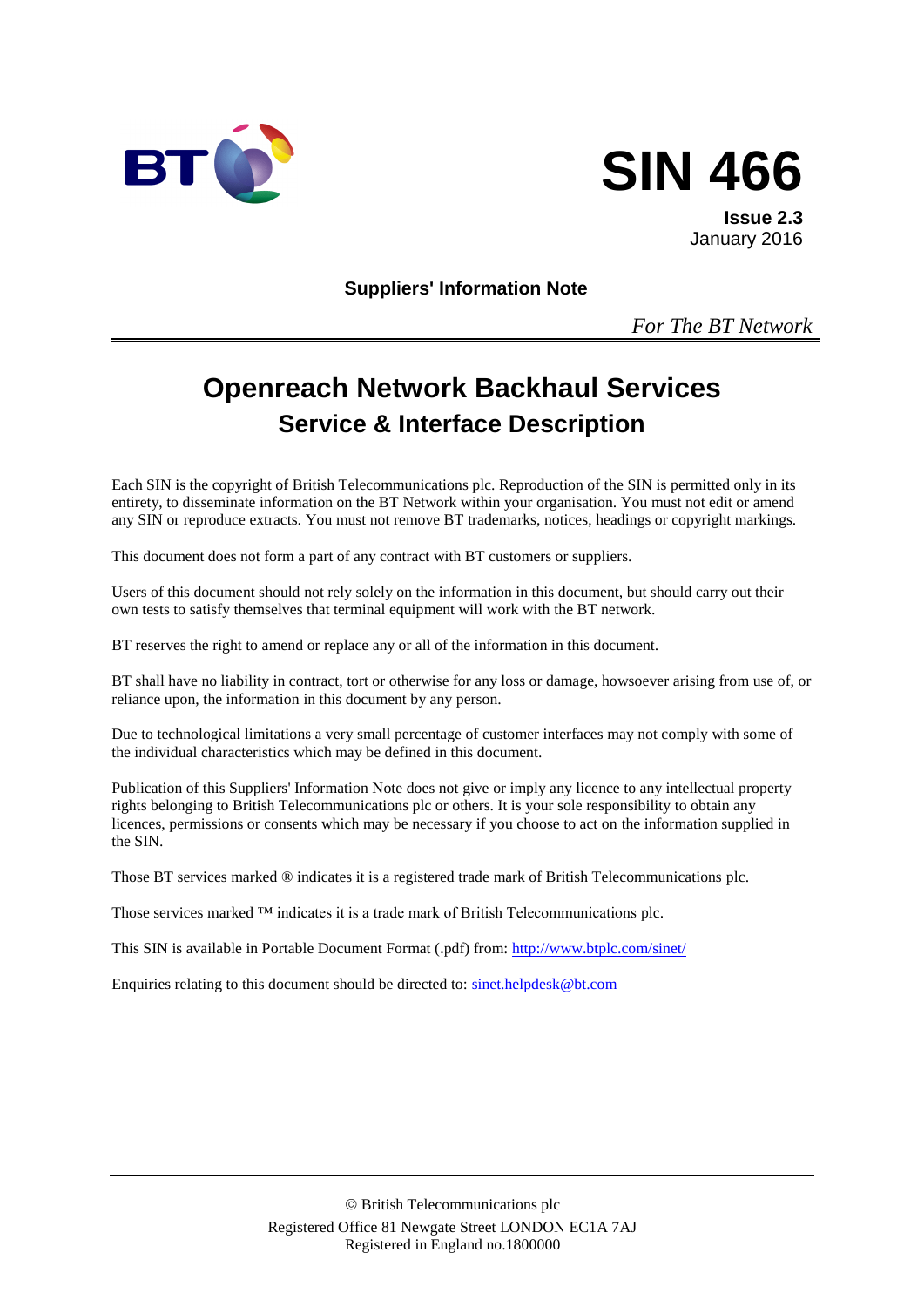# **CONTENTS**

| $\mathbf{1}$ .   |                |                                                                                 |  |
|------------------|----------------|---------------------------------------------------------------------------------|--|
|                  |                |                                                                                 |  |
| 2.               |                |                                                                                 |  |
| 2.1              |                |                                                                                 |  |
| 2.2              |                | CP'S IDENTIFIED INTERFACE FOR OPENREACH NETWORK BACKHAUL SERVICES TERMINATION 4 |  |
| 2.3              |                |                                                                                 |  |
|                  | 2.3.1          |                                                                                 |  |
|                  | 2.3.2          |                                                                                 |  |
| 2.4              |                |                                                                                 |  |
| 2.5              |                |                                                                                 |  |
|                  | 2.5.1          |                                                                                 |  |
|                  | 2.5.2          |                                                                                 |  |
|                  | 2.5.3          |                                                                                 |  |
| 2.6              |                |                                                                                 |  |
| 3.               |                |                                                                                 |  |
|                  |                |                                                                                 |  |
| $\overline{4}$ . |                |                                                                                 |  |
|                  |                |                                                                                 |  |
| 5.               |                |                                                                                 |  |
|                  |                |                                                                                 |  |
| 6.               |                |                                                                                 |  |
|                  |                |                                                                                 |  |
|                  |                |                                                                                 |  |
|                  | <b>FIGURES</b> |                                                                                 |  |
|                  |                |                                                                                 |  |
|                  |                |                                                                                 |  |
|                  | <b>TABLES</b>  |                                                                                 |  |
|                  |                |                                                                                 |  |
|                  |                |                                                                                 |  |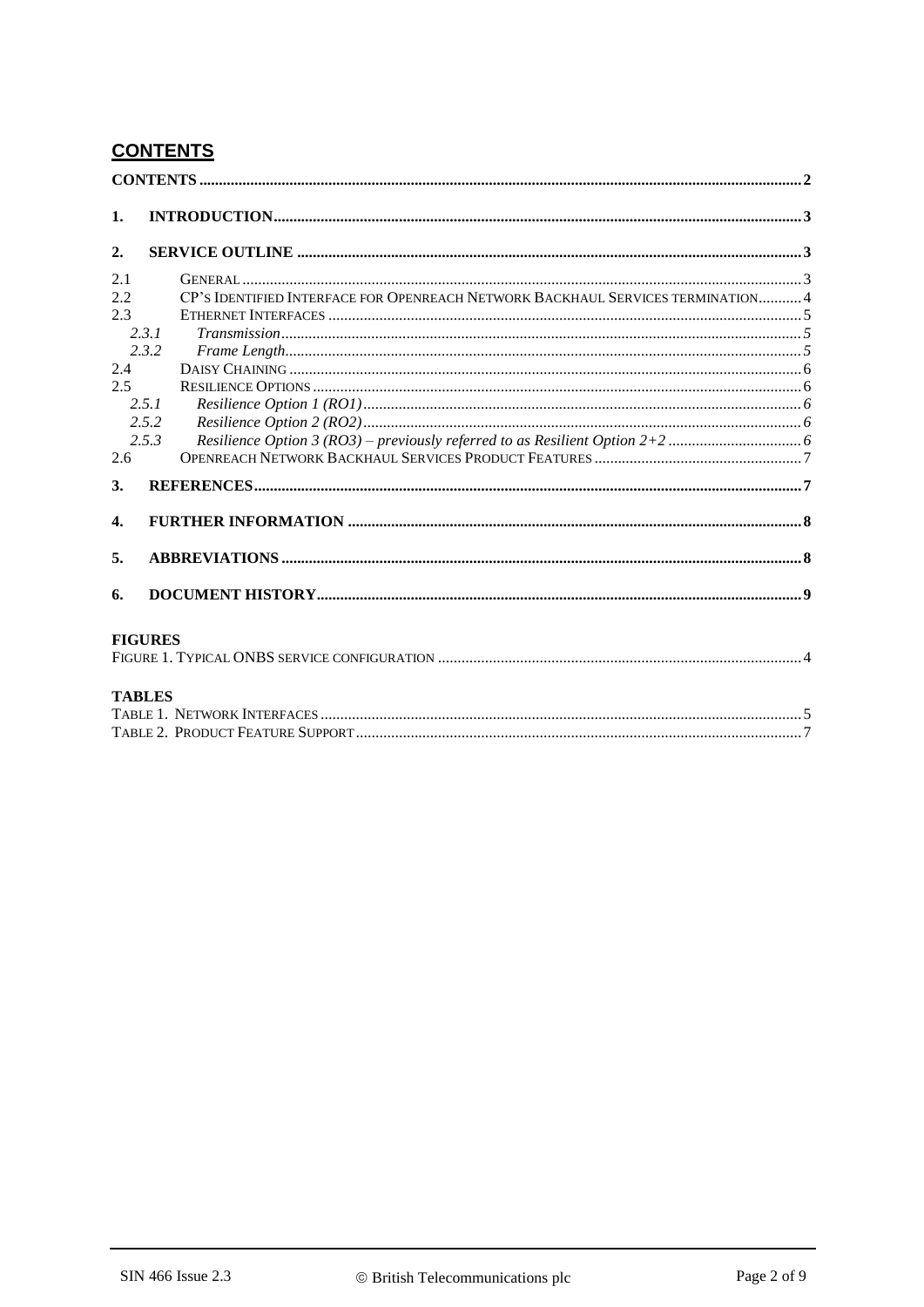## **1. Introduction**

This Suppliers' Information Note (SIN) describes the Next Generation Networks (NGN) Openreach Network Backhaul Services (ONBS) product. Products covered are 100 Mbit/s, 1000 Mbit/s and 10000 Mbit/s circuits, that will inter-work between BT's 21CN MSAN and Metro nodes, as described in the ONBS Product Handbook and ordered under the Openreach Network Ethernet Services contract terms and conditions.

Any specific technology mentioned in this document is current as of today, however it may be subject to change in the future. Should the specification of the interface be changed, this will be notified by a new issue of this SIN. BT reserves the right to adapt technology to deliver ONBS as new developments are made. All services are delivered over an uncontended transmission path.

This SIN should be read in conjunction with SIN 360<sup>[\[6\]](#page-6-0)</sup>, "Ethernet Customer Interfaces: Interface Characteristics".

#### **SPECIAL NOTICE**

**Openreach has formally notified the withdrawal from new supply of all ONBS products as from 1st April 2013. Including all Resilience Options (RO1 & RO2) associated with the above products. Existing installed products will continue to be supported until otherwise advised, this includes in life resilience options along with Product bandwidth upgrades/ regrades, shifts and re-arranges.** 

**Please refer to Openreach briefing ETH56/12 [\(www.openreach.co.uk\)](http://www.openreach.co.uk/)**

## **2. Service Outline**

#### **2.1 General**

The Openreach Network Backhaul Services products provide point-to-point uncontended Ethernet connectivity between BT NGN MSAN and MSAN or MSAN and Metro nodes respectively. Openreach Network Backhaul Services are offered at fixed Ethernet bandwidths of 100 Mbit/s, 1000 Mbit/s and 10000 Mbit/s only on an uncontended basis. Customer presentation is described in section [2.3.](#page-4-0)

The radial distance of a single circuit is limited from a BT NGN MSAN site to;

- the nearest BT MSAN site; or
- the nearest BT Metro Node site; or
- any BT MSAN site or BT Metro Node site within a distance of 15 km.

A schematic of the Openreach Network Backhaul service is shown [Figure 1.](#page-3-0)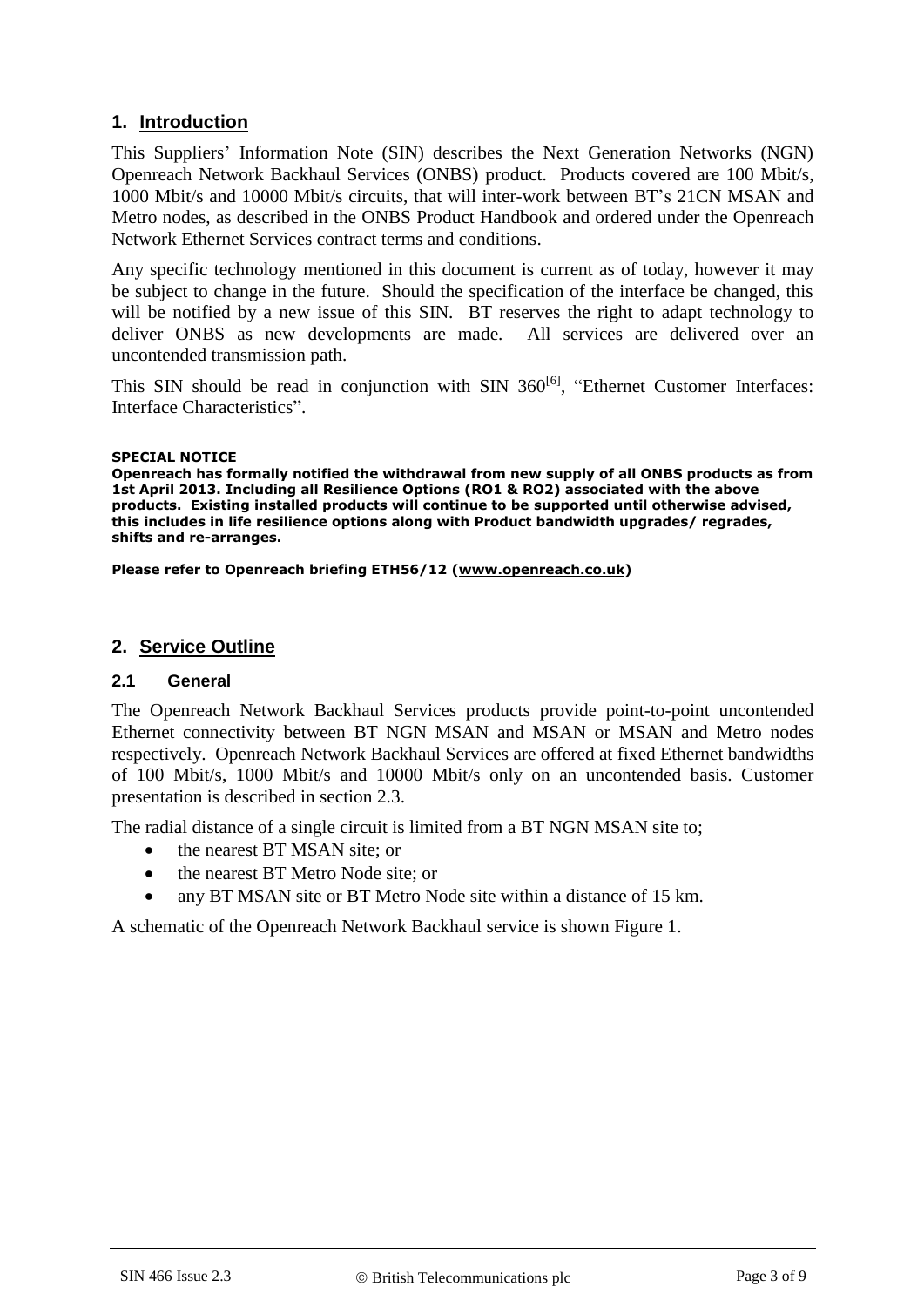

## **Figure 1. Typical ONBS service configuration**

<span id="page-3-0"></span>**Note 1.** Figure 1 shows CP's identified interface as both a direct port connection and an interface panel, both of which are customer options.

## **2.2 CP's Identified Interface for Openreach Network Backhaul Services termination**

Service demarcation will be between CP's identified interfaces in CP areas of an MSAN or Metro site. The identified interface could be either (to be captured during order request):

- 1. CP owned and provided Interface Panel
- 2. CP owned and provided equipment interface (Ethernet port)

The interface is the Network Terminating Point (NTP), i.e. the connector on the end of the Openreach fibre tail.

The following physical optical interface connector types only are supported for the CP provided identified interface for ONBS products:

- $\textsf{F}C / \textsf{PC}$
- $\overline{LC}$
- $S<sub>C</sub>$

The physical interface must be specified on the order request. Any conversion of interfaces is the CP's responsibility, i.e. the CP must provide interface converters on its card or at the interface panel, if necessary. Openreach engineers must be provided with access to the identified interface point (whether that is an interface panel or the CP's actual interface card itself) for both fulfilment and assurance purposes.

**Note 1.** Angled connectors are NOT supported.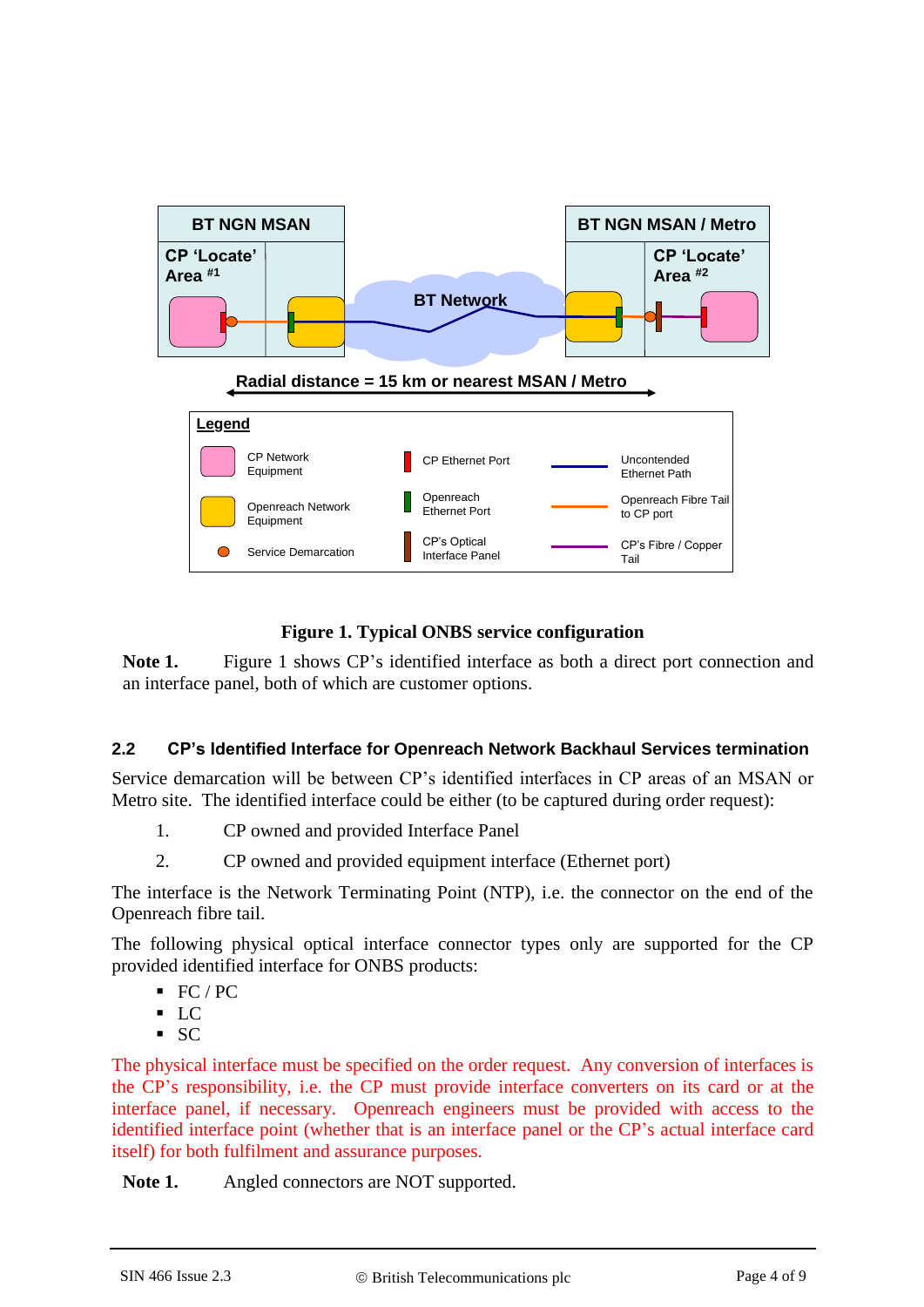**Note 2.** Where a multi-mode fibre interface is chosen, i.e. 1000Base-SX Ethernet interface, performance can only be guaranteed if 50μm core fibre is used between the CP equipment (CP Ethernet port) and any interface panel.

## <span id="page-4-0"></span>**2.3 Ethernet Interfaces**

The Ethernet interfaces available for the Openreach Network Backhaul Services products are shown in [Table 1. T](#page-4-1)hese interfaces will be used for the Openreach Ethernet port, see [Figure 1.](#page-3-0)

The Ethernet interfaces conform to the IEEE  $802.3$ <sup>[\[1\]](#page-6-1)</sup> Ethernet framing and support IEEE  $802.1q^{[2]}$  $802.1q^{[2]}$  $802.1q^{[2]}$  encapsulation.

**Note 1.** CP equipment must have Auto-negotiation enabled on Gigabit Ethernet interfaces.

## **2.3.1 Transmission**

Customers can, if required, use spanning tree packets (IEEE  $802.1d^{[3]}$  $802.1d^{[3]}$  $802.1d^{[3]}$ , IEEE  $802.1s^{[4]}$  $802.1s^{[4]}$  $802.1s^{[4]}$  or IEEE  $802.1w^{[5]}$  $802.1w^{[5]}$  $802.1w^{[5]}$  control packets) across the Ethernet interface. The BT network will not participate with the spanning tree protocol, but will tunnel spanning tree packets between customer sites.

The access speeds currently supported are listed in [Table 1.](#page-4-1) Note that for some services the contracted data rate may be below the access rate; in this case traffic should be shaped on egress at the CPE, and will be rate-limited on ingress to the network.

| <b>Interface</b>                                | <b>Fibre Type</b> | <b>Subject To Survey</b>      |
|-------------------------------------------------|-------------------|-------------------------------|
|                                                 |                   | (Due to distance limitations) |
| 100Base-LX                                      | Single Mode       | N <sub>0</sub>                |
| 1000Base-LX / $10000$ Base-LR /<br>10000Base-LW | Single Mode       | No.                           |
| $1000Base-SX$                                   | Multi-Mode        | Yes                           |

## **Table 1. Network Interfaces**

<span id="page-4-1"></span>**Note 1.** The Ethernet interface will be Fast Ethernet (Optical) as per the IEEE  $802.3ah^{[8]}$  $802.3ah^{[8]}$  $802.3ah^{[8]}$  standard or Gigabit Ethernet as per the IEEE  $802.3^{[1]}$  $802.3^{[1]}$  $802.3^{[1]}$  standard or 10 Gigabit Ethernet as per the IEEE  $802.3ae^{7}$  Standard.

Note 2. Please refer to SIN 360<sup>[\[6\]](#page-6-0)</sup> for detailed Ethernet interface specifications.

## **2.3.2 Frame Length**

## **2.3.2.1 100 Mbit/s speed**

The service is capable of supporting IEEE  $802.1q^{[2]}$  $802.1q^{[2]}$  $802.1q^{[2]}$  VLAN-tagged frames of 1522 bytes in length, as well as being capable of transporting frames of up to 1548 bytes in length to maintain compatibility with a large number of vendor proprietary frame tagging formats. The frames are transported in both directions, full duplex, at wire-speed.

Note 1. The definition of frame length includes the 4 byte CRC but does not include any preamble.

## **2.3.2.2 1000 Mbit/s and 10000 Mbit/s speeds**

The service is capable of supporting IEEE  $802.1q^{[2]}$  $802.1q^{[2]}$  $802.1q^{[2]}$  VLAN-tagged frames of 1522 bytes in length, as well as being capable of transporting Jumbo frames of up to 9000 bytes in length to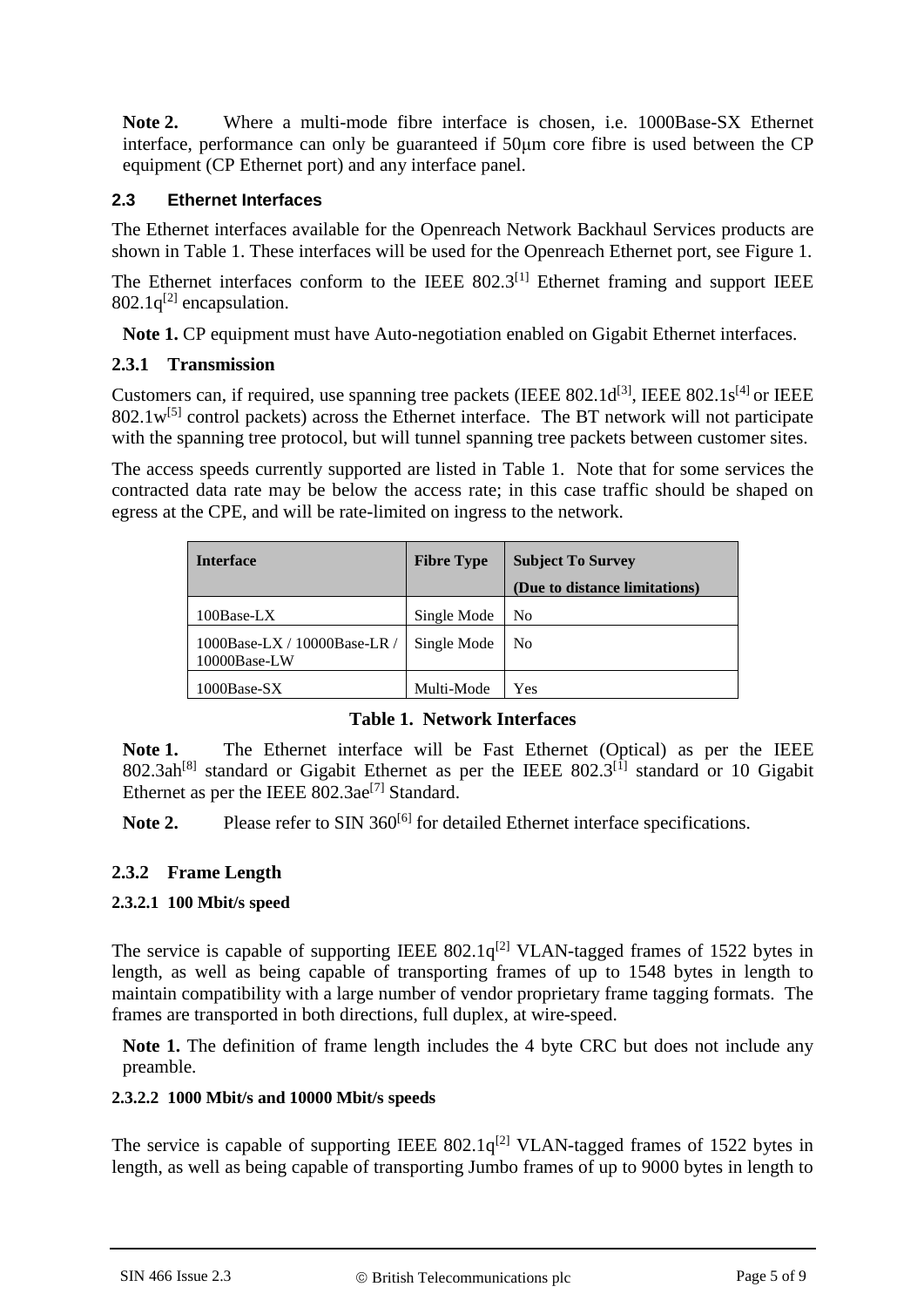maintain compatibility with a large number of vendor proprietary frame tagging formats. Service Performance however cannot be guaranteed when transporting Jumbo frames as they are not in the Ethernet standards. The frames are transported in both directions, full duplex, at wire-speed.

## **2.4 Daisy Chaining**

It is the CP's responsibility to 'daisy chain' ONBS circuits, should they wish. Any testing by BT will only be performed on individual ONBS circuits and not end-to-end across a number of 'daisy chained' ONBS circuits.

Service parameters and performance where a directly connected configuration is used are indeterminate and no guarantees are offered. Therefore it is recommended to use customer equipment to daisy chain ONBS circuits for robustness.

## **2.5 Resilience Options**

All resilience options will provide diversity on a reasonable endeavours basis, and will be subject to survey.

## **2.5.1 Resilience Option 1 (RO1)**

This option will provide a single Ethernet presentation at both ends of the path with hotstandby working between Openreach Ethernet ports. This option is only available for 100 Mbit/s product speeds, see [Table 2.](#page-6-7) 

## **2.5.2 Resilience Option 2 (RO2)**

This option will provide dual working paths. The B end can be the same or different sites. This option is available for all product speeds, see [Table 2.](#page-6-7) 

## **2.5.3 Resilience Option 3 (RO3) – previously referred to as Resilient Option 2+2**

This option will provide four working paths – two Primary paths and two Secondary paths. There will be a common A end and two different B ends – each Primary path will terminate at separate B ends and their associated Secondary paths will terminate at the opposite B end. Diversity will be offered between the two Primary paths and between each Primary path and its associated Secondary path. There will be no diversity offered between the two Secondary paths.

This option is available for ONBS 1000 and ONBS 10000 product speeds, see [Table 2.](#page-6-7)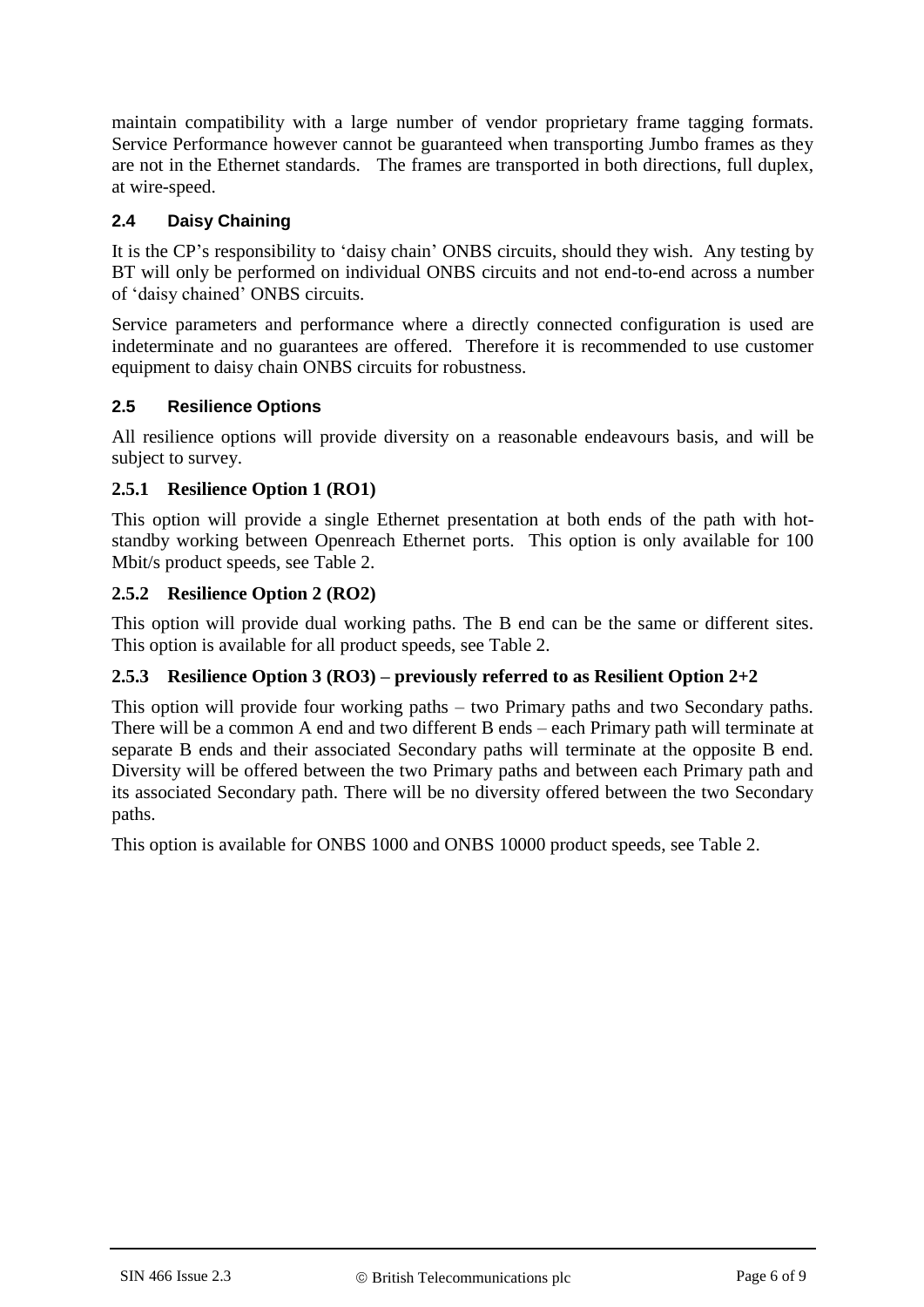## **2.6 Openreach Network Backhaul Services Product Features**

[Table 2.](#page-6-7) outlines the features supported by the Openreach Network Backhaul Services products.

| <b>Product</b>    | <b>Ethernet</b><br><b>Interface</b> | <b>Product</b><br><b>Speed</b> | <b>Resilient</b><br><b>Option 1</b> | <b>Resilient</b><br><b>Option 2</b> | <b>Resilient</b><br><b>Option 3</b> | <b>Link Loss</b><br><b>Forwarding</b> |
|-------------------|-------------------------------------|--------------------------------|-------------------------------------|-------------------------------------|-------------------------------------|---------------------------------------|
| <b>ONBS 100</b>   | FE / GE                             | $100$ Mbit/s                   | Yes                                 | Yes                                 | N <sub>0</sub>                      | No                                    |
| <b>ONBS 1000</b>  | GЕ                                  | $1000$ Mbit/s                  | N <sub>0</sub>                      | Yes                                 | Yes                                 | Yes                                   |
| <b>ONBS 10000</b> | 10GE                                | $10000$ Mbit/s                 | No                                  | Yes                                 | Yes                                 | Yes                                   |

## **Table 2. Product Feature Support**

<span id="page-6-7"></span>Note 1. For some services the contracted data rate may be below the Ethernet Interface access rate; in this case traffic should be shaped on egress at the CPE, and will be ratelimited on ingress to the network, e.g. where a GE interface is used to deliver a 100 Mbit/s service the contractual bandwidth is 100 Mbit/s, otherwise this may result in traffic loss.

**Note 2.** A feature of the ONBS1000 and ONBS10000 services only, is Link Loss Forwarding. This can provide an indication, across the customer interface, of a link failure on a BT network such that suitably configured CP equipment could detect the failure. This feature operates in a uni-directional fashion, such that a failure in one direction is indicated in one direction. An indication in the reverse direction may not always be present. A two way failure will cause an indication to both ends of the service. Operation under 'invalid conditions' is not defined.

ONBS10000 supports the transport from customer equipment of Link Fault Signalling (as defined in section 46.3.4 of 802.3ae), but BT does not guarantee that any non-standard use of the Inter-Packet Gap will be supported by this product.

**Note 3.** MAC Bridging is not supported on the Openreach Network Backhaul Services products.

**Note 4.** ONBS 1000 and ONBS 10000 also supports Resilient Option 3 up to a maximum of 4 circuits to two independent circuit B ends.

## **3. References**

<span id="page-6-6"></span><span id="page-6-5"></span><span id="page-6-4"></span><span id="page-6-3"></span><span id="page-6-2"></span><span id="page-6-1"></span><span id="page-6-0"></span>

| $[1]$             | IEEE 802.3: CSMA/CD access method and physical layer specifications,<br>2002                               |
|-------------------|------------------------------------------------------------------------------------------------------------|
| $[2]$             | IEEE 802.1q, VLAN tagging of Ethernet frames, 1998                                                         |
| $[3]$             | IEEE 802.1d, Media Access Control (MAC) Bridges                                                            |
| [4]               | IEEE 802.1s, Virtual Bridged Local Area Networks – Amendment 3: MSTP                                       |
| $\lceil 5 \rceil$ | 802.1w, Media Access Control (MAC) Bridges – Rapid<br>IEEE<br>reconfiguration                              |
| [6]               | 360, Ethernet Customer Interfaces, Interface characteristics,<br><b>SIN</b><br>http://www.btplc.com/sinet/ |
| [7]               | IEEE 802.3ae, IEEE standards for 10 Gigabit Ethernet in the LAN/WAN,                                       |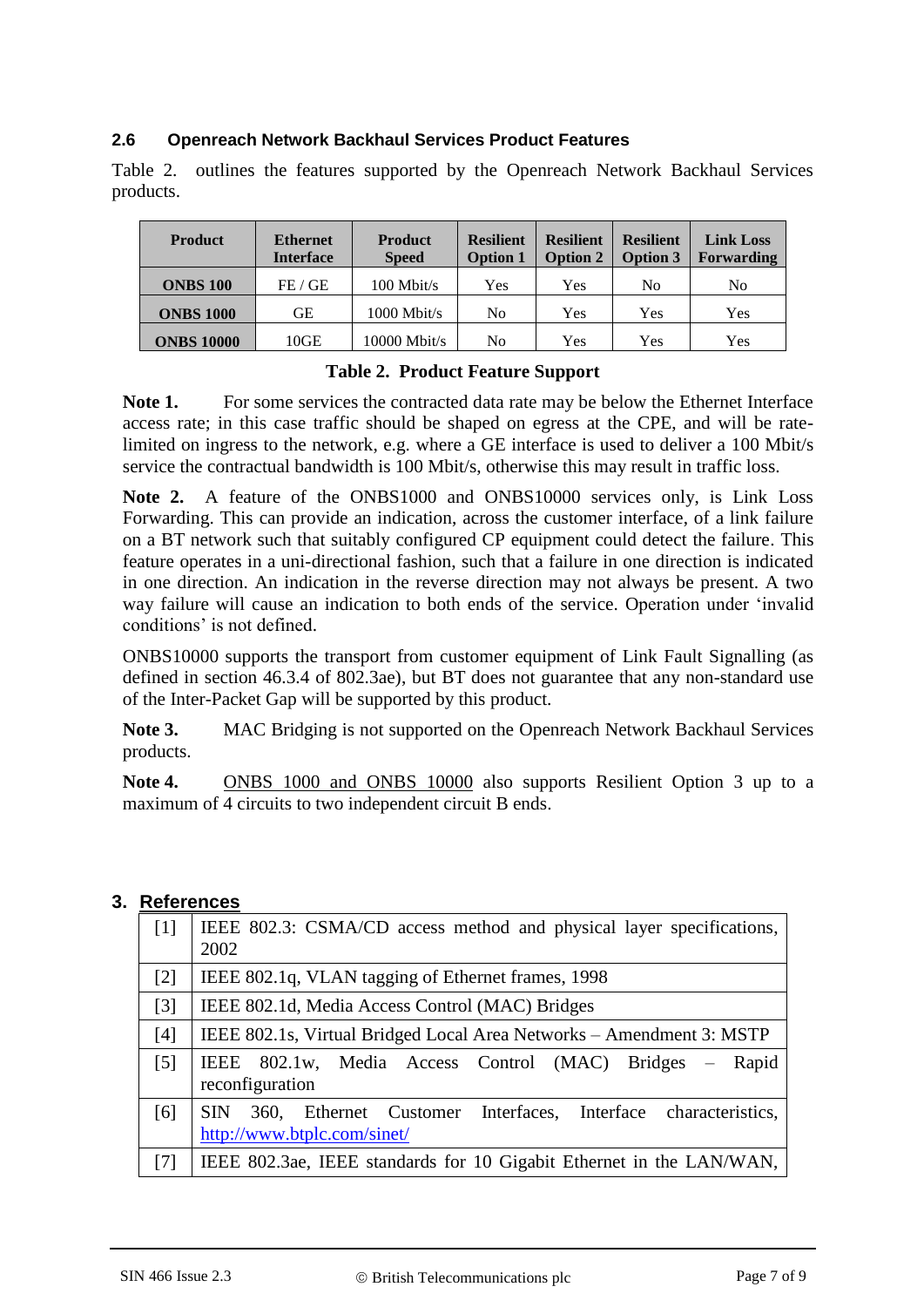<span id="page-7-0"></span>

| 2002                              |
|-----------------------------------|
| EEE 802.3ah, IEEE amendment, 2004 |

## **4. Further Information**

For enquiries concerning connection availability between particular sites and for further product information on the Openreach Network Backhaul Services, please contact your company's BT Account Manager or Team.

For further information or copies of referenced sources, please see document sources at <http://www.btplc.com/sinet/>

| <b>BT</b>                                                             | <b>British Telecommunications plc</b>            |  |  |
|-----------------------------------------------------------------------|--------------------------------------------------|--|--|
| CD                                                                    | <b>Collision Detection</b>                       |  |  |
| <b>Communications Provider</b><br>CP                                  |                                                  |  |  |
| <b>CPE</b>                                                            | <b>Customer Premises Equipment</b>               |  |  |
| <b>CSMA</b>                                                           | <b>Carrier Sense Multiple Access</b>             |  |  |
| FC / PC                                                               | Fibre Connector / Physical Contact               |  |  |
| <b>GE</b>                                                             | <b>Gigabit Ethernet</b>                          |  |  |
| <b>IEC</b>                                                            | <b>International Electrotechnical Commission</b> |  |  |
| Institute of Electronic and Electrical Engineers [USA]<br><b>IEEE</b> |                                                  |  |  |
| <b>IPR</b><br><b>Intellectual Property Right</b>                      |                                                  |  |  |
| <b>Local Area Network</b><br><b>LAN</b>                               |                                                  |  |  |
| LC<br><b>Lucent Connector</b>                                         |                                                  |  |  |
| <b>MAC</b><br><b>Medium Access Control</b>                            |                                                  |  |  |
| <b>MSAN</b><br>Multi Service Access Node                              |                                                  |  |  |
| <b>MSTP</b><br>Multiple Spanning Tree Protocol                        |                                                  |  |  |
| Maximum Transmission Unit<br><b>MTU</b>                               |                                                  |  |  |
| <b>NGN</b><br><b>Next Generation Networks</b>                         |                                                  |  |  |
| <b>NTP</b>                                                            | <b>Network Terminating Point</b>                 |  |  |
| <b>ONBS</b>                                                           | <b>Openreach Network Backhaul Services</b>       |  |  |
| <b>RO</b>                                                             | <b>Resilience Option</b>                         |  |  |
| <b>SC</b>                                                             | <b>Subscriber Connector</b>                      |  |  |
| <b>SIN</b>                                                            | Suppliers' Information Note [BT]                 |  |  |
| To Be Confirmed<br><b>TBC</b>                                         |                                                  |  |  |
| <b>UK</b>                                                             | <b>United Kingdom</b>                            |  |  |
| <b>VLAN</b>                                                           | Virtual Local Area Network                       |  |  |

## **5. Abbreviations**